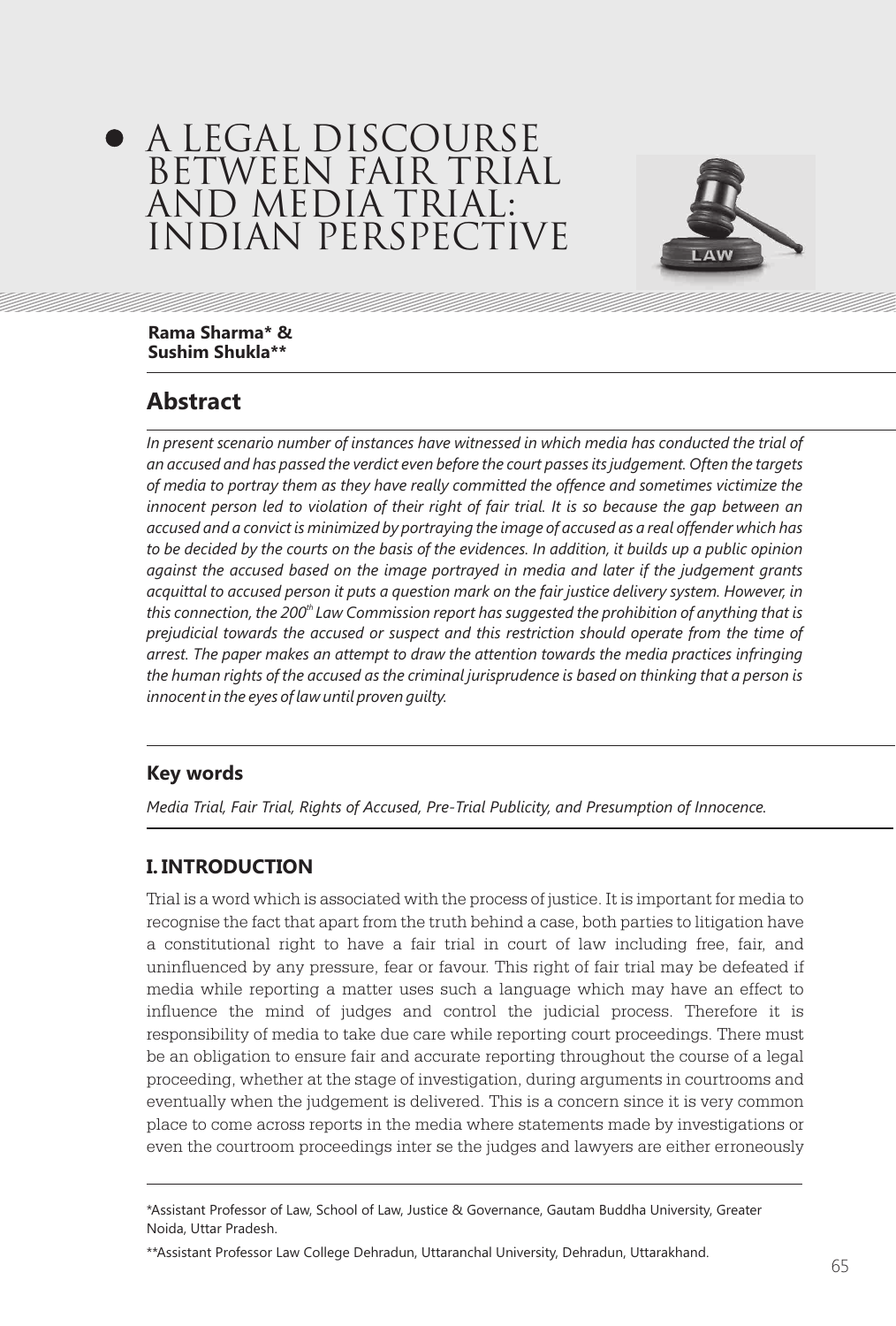cited or quoted without an explanation of the context in which they were cited, acting as a misnomer.

In some specific cases, there is a compelling need to protect the identity and privacy of parties. Commonly, judicial proceedings should be open to public scrutiny, but there is a need to restrain the same in some exceptional circumstances. Therefore, law in extreme cases provides for in camera proceedings. For instance, the identity of victims of sexual offences should not be disclosed.<sup>1</sup> Our procedural laws empower judges to order in camera proceedings in family related disputes and rape trials, to protect the victims and witnesses from undue pressure and unwanted media attention. The Madrid Principles on The Relationship between the Media and the Judicial Independence (1994) expressly allow for the preservation by law of secrecy during investigations of crimes even when such investigations form a part of the judicial process. $^2$  The preference for the secrecy in such circumstances must be regarded as mainly for the benefit of persons who are suspected and to preserve the 'presumption of innocence'.<sup>3</sup>

The Supreme Court recognised the problem many years ago and observed in *Saibal*  4 *Kumar v. B.K. Sen:*

"No doubt it would be mischievous for a newspaper to systematically conduct an independent investigation into a crime for which a man has been arrested and to publish the results of investigation. This is because trial by newspapers, when a trial by one of regular tribunals of the country is going on, must be prevented. The basis for this view is that such action on the part of a newspaper tends to interfere with the course of justice, whether the investigation tends to prejudice the accused or the prosecution."

#### **II. PRE-TRIAL PUBLICITY**

In a democratic society people enjoy the right to know. Therefore, the media has a corresponding duty to inform the people about the criminals and the crime. It thus,

(a) the press or the public should be excluded from all or part of a trial on the basis of specific

<sup>1</sup> *R. Rajagopal & Ans. v. State of Tamil Naidu*, (1994) 6 SCC632.

<sup>2</sup> Law Commission of India 200th Report on "Trial by media free speech and fair trial" under Criminal Procedure Code, 1973, (August, 2006)..

<sup>3</sup> In respect of the interface between media freedom and criminal law, one of the Siracusa principles (1984) stipulates:

All trials shall be public unless the Court determines in accordance with law that:

findings announced in open Court showing that the interest of private lives of the parties or their families or of juveniles so requires; or

<sup>(</sup>b) the exclusion is strictly necessary to avoid publicity prejudicial to the fairness of the trial or endangering public morals, public order or national security in a democratic society. 4 (1961) 3 SCR 460.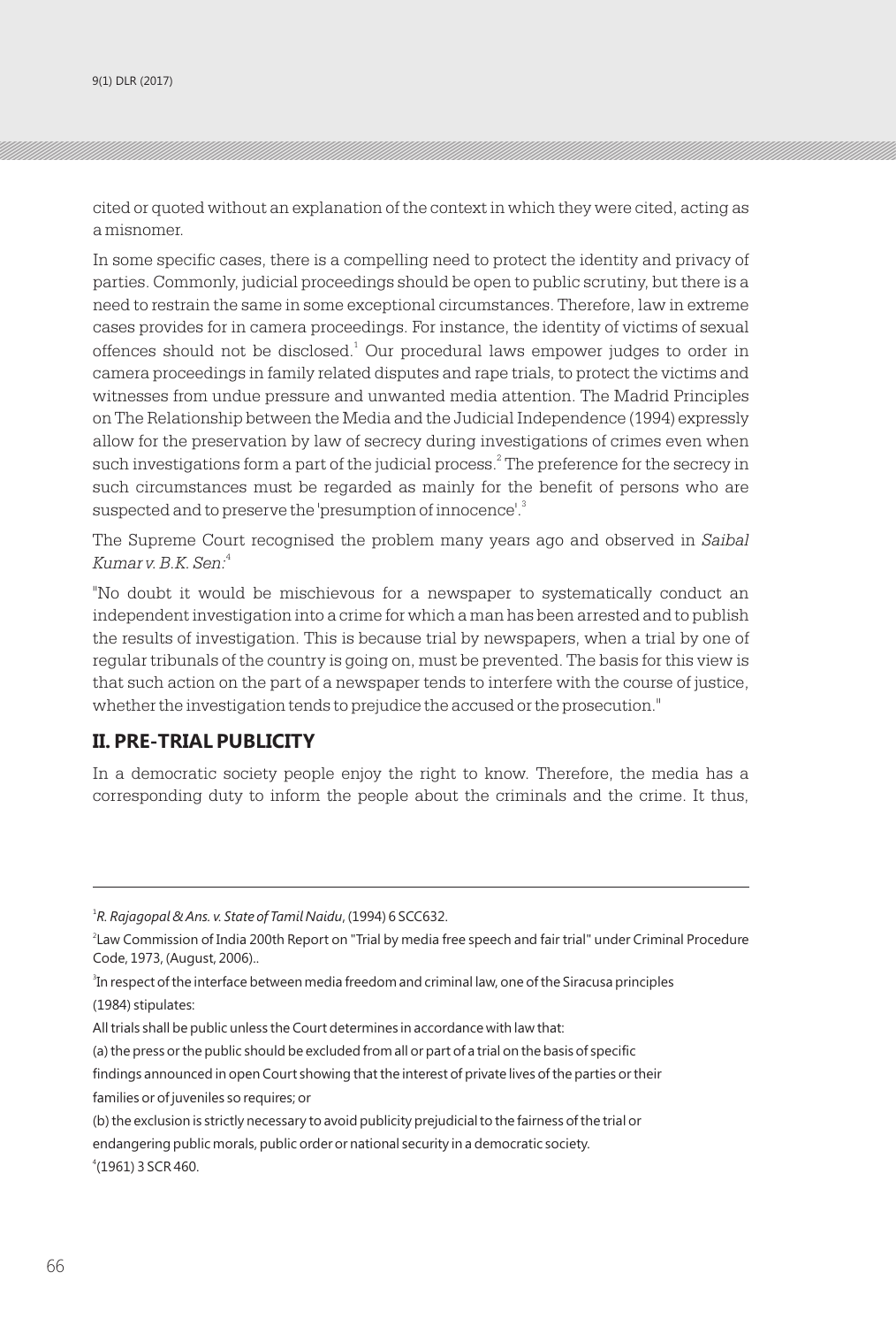

demands the right to carry on pre-trial publicity.<sup>5</sup> Yet, on the other hand, the judiciary is keenly aware of the fundamental rights of the accused to a fair trial and of due process of law. Since pre-trial publicity can derail a fair and a speedy trial, the judiciary has to balance the competing fundamental rights. While the freedom of speech and expression of the media, the right to know of the people need to be protected and promoted, the right to fair trial of the accused needs to be secured and guaranteed. Pre-trial publicity is injurious to the health of a fair trial. Even before the accused is arrested and tried, the cacophony of media proclaims the accused to be guilty. It may project irrelevant and inadmissible evidence as the gospel truth, thereby convincing the people about the guilt of the accused. Thus, it undermines the fundamental principle of common law that every man is presumed to be innocent till proven guilty. Once the accused is portrayed as a despicably depraved character, at times, the Bar may refuse to defend him. It, therefore robs the accused of his fundamental right to defend himself. Such publicity also convinces the witnesses to custom-tailor their testimony to the prosecution case. Most importantly, the appreciation of the evidence by the public and the judiciary may differ. While the people are convinced of the guilt of the accused, the court, after meticulous examination of the evidence may acquit him. Such differences in perception weaken the

<sup>5</sup> First Amendment case law has encouraged a vigorous press in American public life. However, under the 6th Amendment, a fair trial in a criminal court requires that the judge and jury make their judgment solely on the basis of the evidence introduced in the courtroom. When vast publicity threatens the conduct of a fair trial, a fundamental conflict occurs between two constitutional rights i.e. a fair trials and a free press. Traditionally, the Supreme Court had been reluctant to attempt any control of pre-trial publicity. But *Irvin v. Dowd* (1961), *Rideau v. Louisiana* (1963), and *Sheppard v. Maxwell* (1966), where the Court reversed criminal convictions because of prejudicial publicity which contributed to a heightened judicial awareness of the potential dangers of pervasive publicity. This awareness in turn led many trial courts to impose certain controls on the press's reporting of criminal proceedings. The issuance of "gag orders" restricting the press from reporting certain facts regarding trials constituted one such control. In the wake of Sheppard, despite the Courts holding that press coverage serves a vital role as it "guards against the miscarriage of justice," some trial courts faced with criminal trials attracting much publicity resorted to gag orders against the press. Bid the mid?1970s, gag orders threatened the hard?won freedoms previously secured by the press. In *Nebraska Press Association v. Stuart* (1976), the Court invalidated a gag order on the grounds that it was an unconstitutional prior restraint on the press. The Court held that such a prior restraint could be sustained only if the prohibited publicity constituted a clear and present danger to the defendant's right to a fair trial. As a result of that decision, gag orders on the press must now be regarded as presumptively unconstitutional.

In *Oklahoma Publishing Co. v. District Court of Oklahoma County* (1977), the Court struck down a gag order restricting the press from publishing the name or picture of a juvenile involved in a delinquency proceeding. In *Landmark Communication v. Virginia* (1978), the Court struck down a state statute preventing the press from covering activities of the state Judicial Review Commission. In *Smith v. Daily Mail* (1979), the Court struck a similar law preventing the press from publishing the name of a minor charged in juvenile court. Despite the Nebraska Press ban, some judges try to do indirectly what they cannot do directly and have attempted to control prejudicial publicity by curtailing the flow of information to the press. One means of controlling the media is closure of trial proceedings to the public and press. However, in *Richmond Newspapers, Inc v. Virginia* (1980), the Court greatly narrowed a judge's ability to close trials and held that the paramount right of the public and press to attend criminal trials was guaranteed by the First and 14th Amendments. *Globe Newspaper Co. v. Superior Court* (1982), *Press-Enterprise Co. v. Riverside Superior Court I* (1984), and Press-Enterprise II (1986) made it clear that open trials were the rule, and excluding the public and press from even a portion of a trial was the rare exception. Another means of curtailment is the restriction of information divulged by trial participants to the press. In *Gentile v. State Bar of Nevada* (1991), although finding the state's guidelines too vague, the Court held that some restrictions on lawyers' speech, if carefully drawn, may be constitutional.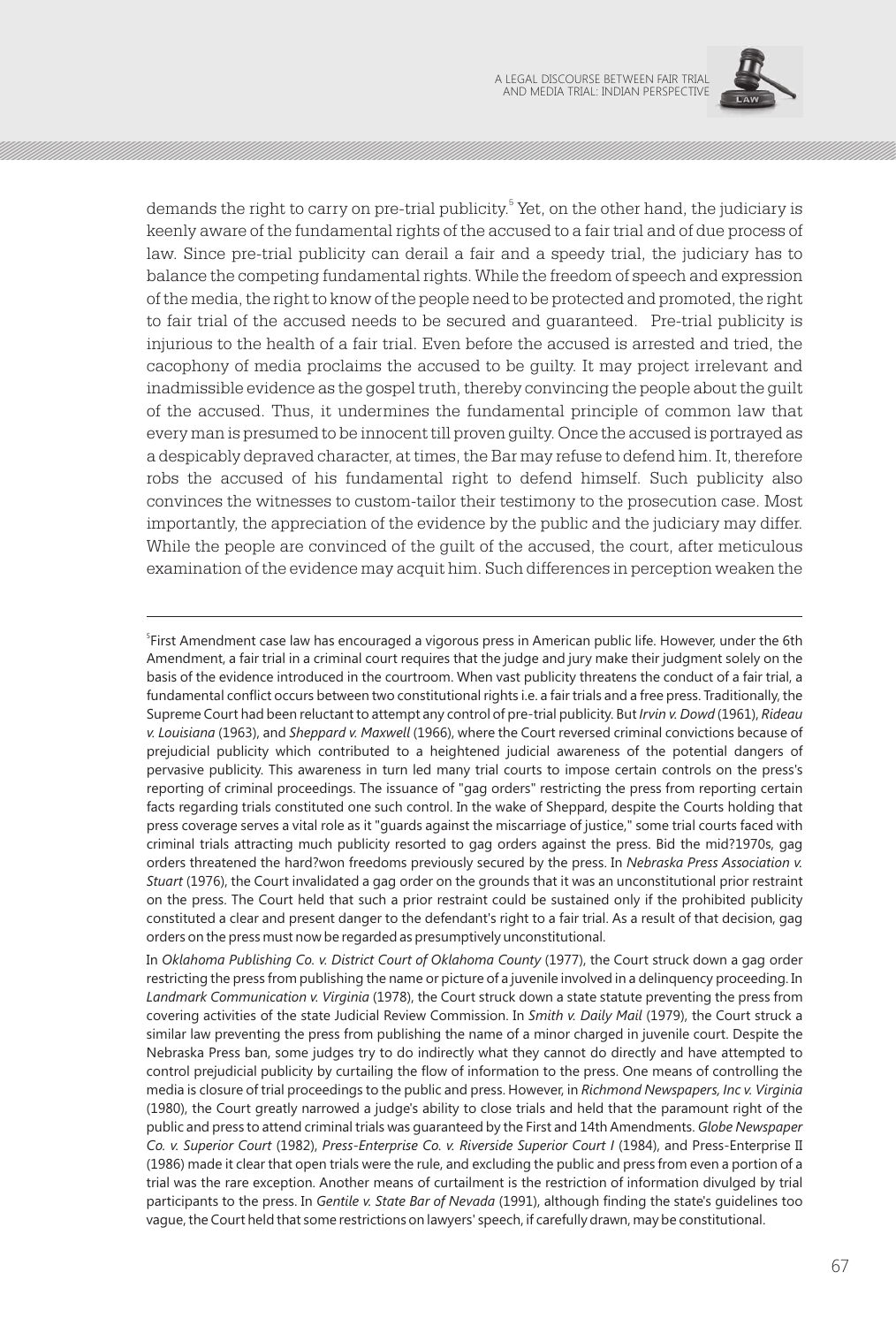faith of the public in the criminal justice system. Ultimately, pre-trial publicity undermines the criminal justice system and overturns the rule of law. However, in a democracy, the right of free press and right of fair trial must peacefully co-exist. The United States of America, England and India are the torchbearers of democracy. We are progenies of the common law. We, thus, share a common political ideology, a common legal heritage. Our Constitutions, whether written or unwritten, proclaim, protect and promote the same set of fundamental rights: both the First Amendment of the American Constitution<sup>6</sup> and Article 19(1) (a) of the Indian Constitution guarantee the freedom of speech and expression. The Fifth Amendment of the American Constitution protects the right to life, liberty and property. Article 21 of our Constitution, likewise, protects life and personal liberty. While the former speaks of due process of law, the latter requires procedure established by law. Similarly, the Sixth Amendment of the American Constitution ensures the right to a speedy and public trial, by an impartial jury. Although we do not have trial by jury, but Article 21 of our Constitution also ensures the same right of fair trial.<sup>7</sup> Though England has an unwritten Constitution, but it, too, subscribes to the identical inalienable rights. Therefore, the three countries share a common denominator of this perpetual confrontation between the freedoms of speech versus fair trial.

#### **III. IMPACT OF HIGH PUBLICITY TRIALS ON JUDICIAL SYSTEM**

The system in which we live is full of rampant corruption everywhere. Media activities to expose corruption are welcome. Media is taking a proactive step to weed out the evils that have crept in our system. Media is creating pressure on the system in order to

<sup>6</sup> The First Amendment to the U.S. Constitution prohibits the making of any law respecting an establishment of religion, impeding the free exercise of religion, abridging the freedom of speech, infringing on the freedom of press. It was adopted on December 15, 1791, as one of the ten amendments that constitute the Bill of Rights.

The Bill of Rights was originally proposed as a measure to assuage Anti- Federalist opposition to Constitutional ratification. Initially, the First Amendment applied only to laws enacted by the Congress, and many of its provisions were interpreted more narrowly than they are today. Beginning with *Gitlow v. New York* (1925), the Supreme Court applied the First Amendment to states, a process known as incorporations through the Due Process Clause of the 14th Amendment. In *Everson v. Board of Education* (1947), the Court drew on Founding Father Thomas Jefferson's correspondence to call for "a wall of separation between church and State", though the precise boundary of this separation remains in dispute. Speech rights were expanded significantly in a series of 20th and 21st-century court decisions which protected various forms of political speech, anonymous speech, campaign financing, pornography, and school speech; these rulings also defined a series of exceptions to First Amendment exceptions to the protections.

The Supreme Court overturned English Common Law precedent to increase the burden of proof for Defamation and liable suits, most notably in *New York Times v. Sullivan* (1964). Commercial speech, however, is less protected by the First Amendment than political speech, and is therefore subject to greater regulation.

The Free Press Clause protects publication of information and opinions, and applies to a wide variety of media. In *Near v. Minnesota* (1931) and *New York Times v. United States* (1971), the Supreme Court ruled that the First Amendment protected against prior restraint, pre-publication censorship in almost all cases. The Petition Clause protects the right to petition all branches and agencies of government for action. In addition to the right of assembly guaranteed by this clause, the Court has also ruled that the amendment implicitly protects freedom of association.

<sup>7</sup> There are various aspects of right of fair trial. These include the adversarial trial system, the presumption of innocence, independent judges, and the knowledge of the accusation, trial and evidence in the presence of the accused, adequate legal representation to respond the charges. The right to a fair trial has been interpreted to be one of the implicit rights contained within the Right to Life under Article 21 of the Constitution of India.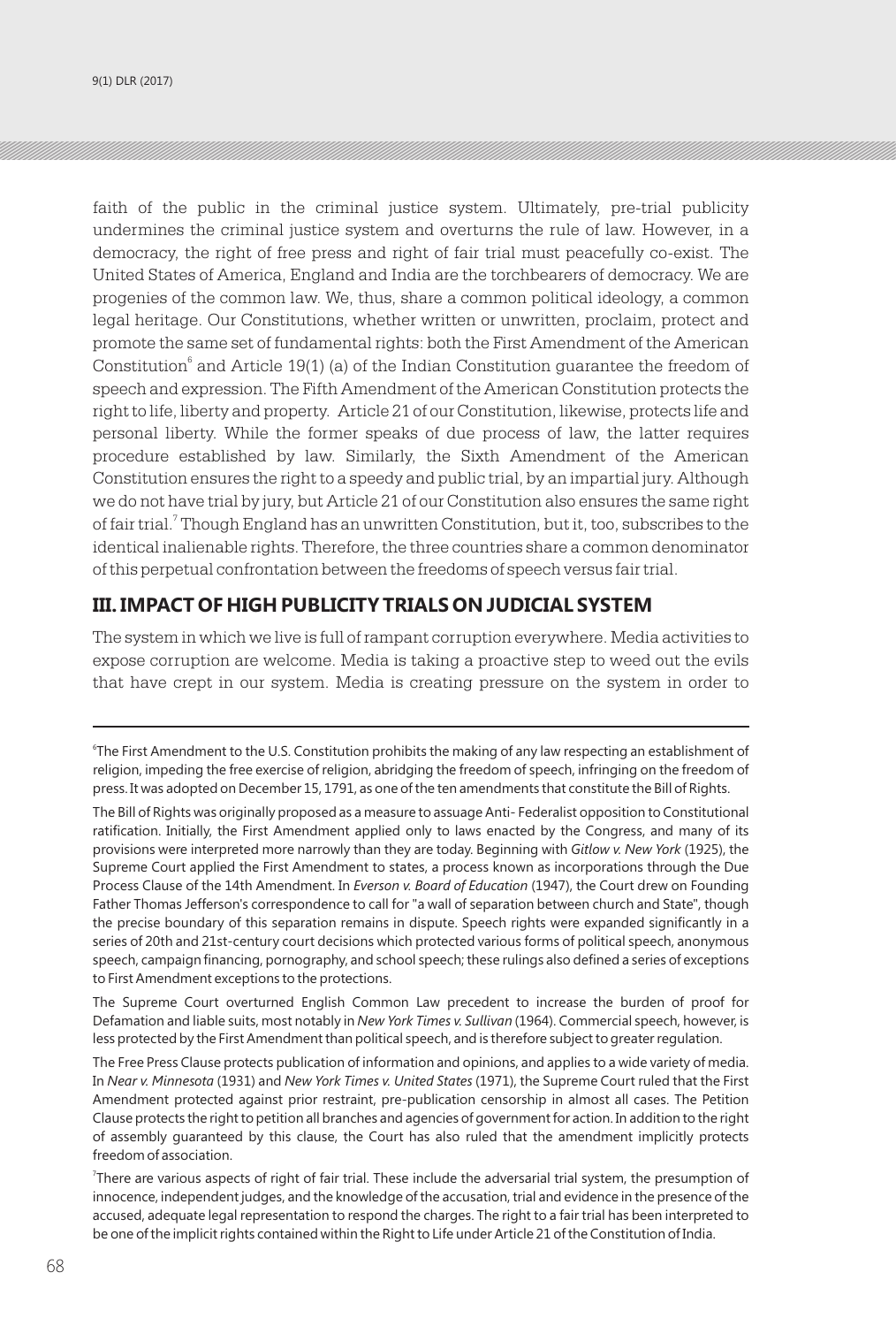

convert the system into more accountable and responsible one. It is keeping vigilance over our society, ensuring that the truth is out there in the open and making sure that the voice of the common man and the under privileged ensuring that the truth is out there in the open and making sure that the voice of the common man and the under privileged section is heard. If media scrutiny is forcing the system to be responsive to the common man then there should be no complaints.

However, as every coin has two sides, there is another side of this role of media also. In every attribute of a democratic society it is one that cannot but make us a little more than worried. Now it has become the tendency of news channels and print media to drift towards sensationalism, even towards a distortion of facts of the case. As an example look at Arushi murder case. In present some television channels put out reconstructions of the murders, which were not based on any solid evidence. That is the whole point. True, they had the word reconstruction in small print in one corner of the screen but that does not minimise the fact that as a news media they did not stick to the facts of the matter as was established. That is not however, the only filling of which some media units have been guilty, encouraged there are more widespread attempts to sensationalise a case. Media was following the case since Aarushi and Hemraj were found murdered. Media has provided the case too high publicity by giving every minute detail pertaining to every little breakthrough in the case. During the arrest of Dr. Talwar on 23 May, 2008, media had started to publish the stories of him being guilty. Whenever, the two families one of Talwars and another of the Durranis ventured out, groups of reporters continued to harass them. Gradually the case has become a matter of trial by media.

#### **IV. TRIAL BY MEDIA AND ITS IMPACT**

Now the days, practices are nurturing in media to act as a public court as media conducts the *independent investigations* $^{\circ}$  and publish the result of investigation which instigate people to develop a public opinion against the accused even before the verdict of the courts in sub-judice matters. It gives rise to unnecessary controversies and apparently has an effect of interfering in administration of justice. Display of Photographs of the suspect or accused in media creates problems during identification parade conducted under the Indian Evidence Act.<sup>9</sup> Consequently the accused that should be assumed innocent is presumed as a criminal characterising him as a person who had indeed committed the crime. It defeats the '*presumption of innocence'* which is the base of Criminal Jurisprudence.<sup>10</sup> This media practice in the name of trial by media overlooks the differences between the accused and a convict. Hon'ble Supreme Court

<sup>8</sup> *Saibal Kumar v. B.K. Sen* (1961) 3 SCR 460.

 $\degree$ Section 9, 1872.

<sup>&</sup>lt;sup>10</sup>The presumption of innocence, sometimes referred to by the Latin expression *Ei incumbit probatio qui dicit*, *non qui negat* (the burden of proof is on he who declares, not on he who denies), is the principle that one is considered innocent until proven guilty. In many nations, presumption of innocence is a legal right of the accused in acriminal trial. The burden of proof is thus on the prosecution, which has to collect and present enough compelling evidence to convince the fact, who is restrained and ordered by law to consider only actual evidence and testimony that is legally admissible, and in most cases lawfully obtained, that the accused is guilty beyond reasonable doubt. If reasonable doubt remains, the accused is to be acquitted.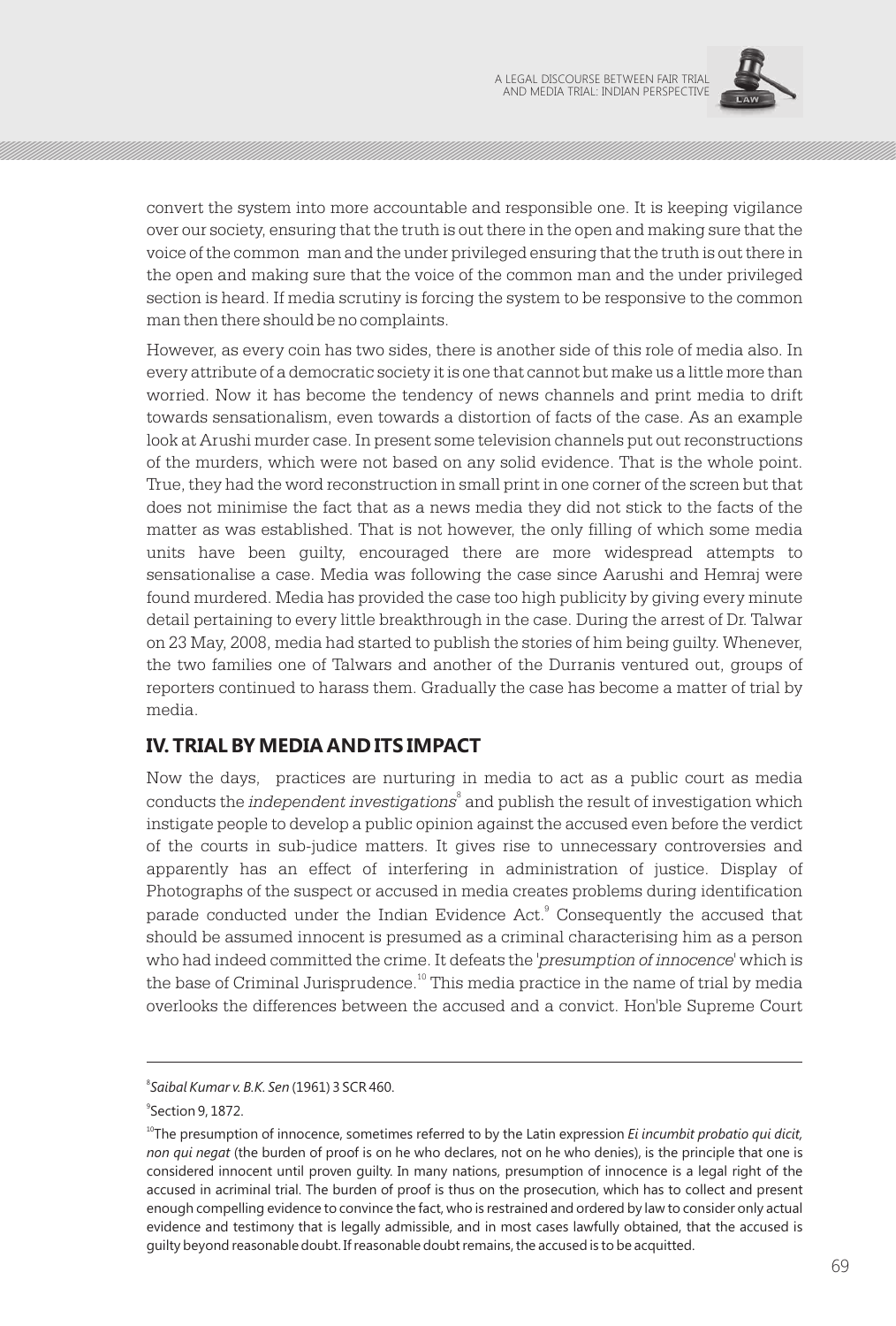has already cautioned all modes of media to extend their cooperation to ensure fair investigation, trial, and defence of the accused and non-interference with the administration of justice in matters sub-judice.

#### **V. PRESUMPTION OF INNOCENCE**

The presumption of innocence is the cornerstone of criminal justice administration and is recognised in all human rights instruments. In an excessively strict interpretation the presumption of innocence would only come into play during the actual trial. The presumption of innocence has implications for the overall treatment of the suspect or accused by the organs of criminal courts, detention personnel, and the media. For example, in their external communications towards the media, criminal courts have to take care that the suspect or accused is considered to be innocent until proven guilty in a fair trial. Furthermore, the refusal of a guilty plea cannot affect the presumption of innocence and consequently a plea of not guilty on behalf of the accused has to be entered. In addition, the presumption of innocence implies the right to remain silent.<sup>11</sup>

As a legal right of the accused in a criminal trial presumption of innocence, is recognized by the criminal jurisprudence of almost all the nations. The burden of proof is on the prosecution to prove the guilt of the accused beyond a reasonable doubt, and let the judge make the final determination. In other words, the burden is on the person who asserts, not the person who denies. The state must prove that: the crime was committed, and the defendant was the one who committed the crime.

According to  $ICCPR<sup>12</sup>$  everyone charged with a criminal offence shall have the right to be presumed innocent until proved guilty according to law. India is also a signatory to ICCPR. Media reporting in present scenario has witnessed the sensationalisation of selfmanifested stories, half-baked truth resulting in the violation of right of individuals. Trial by media is a medium to treat an accused or suspect as a seasoned criminal or Television News items to boost the TRPs, keeping at stake the reputation of the accused. The media provides excessive publicity to the accused or suspect which provokes atmosphere of public hysteria resulting into the impossibility of free and fair trial. It also injures the reputations of the accused to such degraded level as even if they are acquitted by the court on the grounds of proof beyond reasonable doubt, they cannot rebuild their lost image in society.

In addition apart from suspects or accused even victim and witnesses suffer from excessive publicity as it invade their privacy rights. Disclosure of the identity of witnesses in the media leads towards the constant change in the statements of witnesses. There are various reasons responsible for it like pressure of opposite parties and police.

The perusal of above aspects of trial by media indicates the interference with the administration of justice tends to lower the authority of courts<sup>13</sup> and finally hampering the functioning of democracy because an independent judiciary is necessary to dispense justice free from fear or favour and achieving strength with maintaining the faith among public at large.

 $<sup>11</sup>$ Article 19(1) (a).</sup>

<sup>&</sup>lt;sup>12</sup>International Covenant on Civil and Political Rights, 1966.

<sup>&</sup>lt;sup>13</sup>Contempt of Courts Act, 1971(Act 45 of 1976).  $70$  <sup>13</sup> Contempt of Courts Act, 1971(Act 45 of 1976).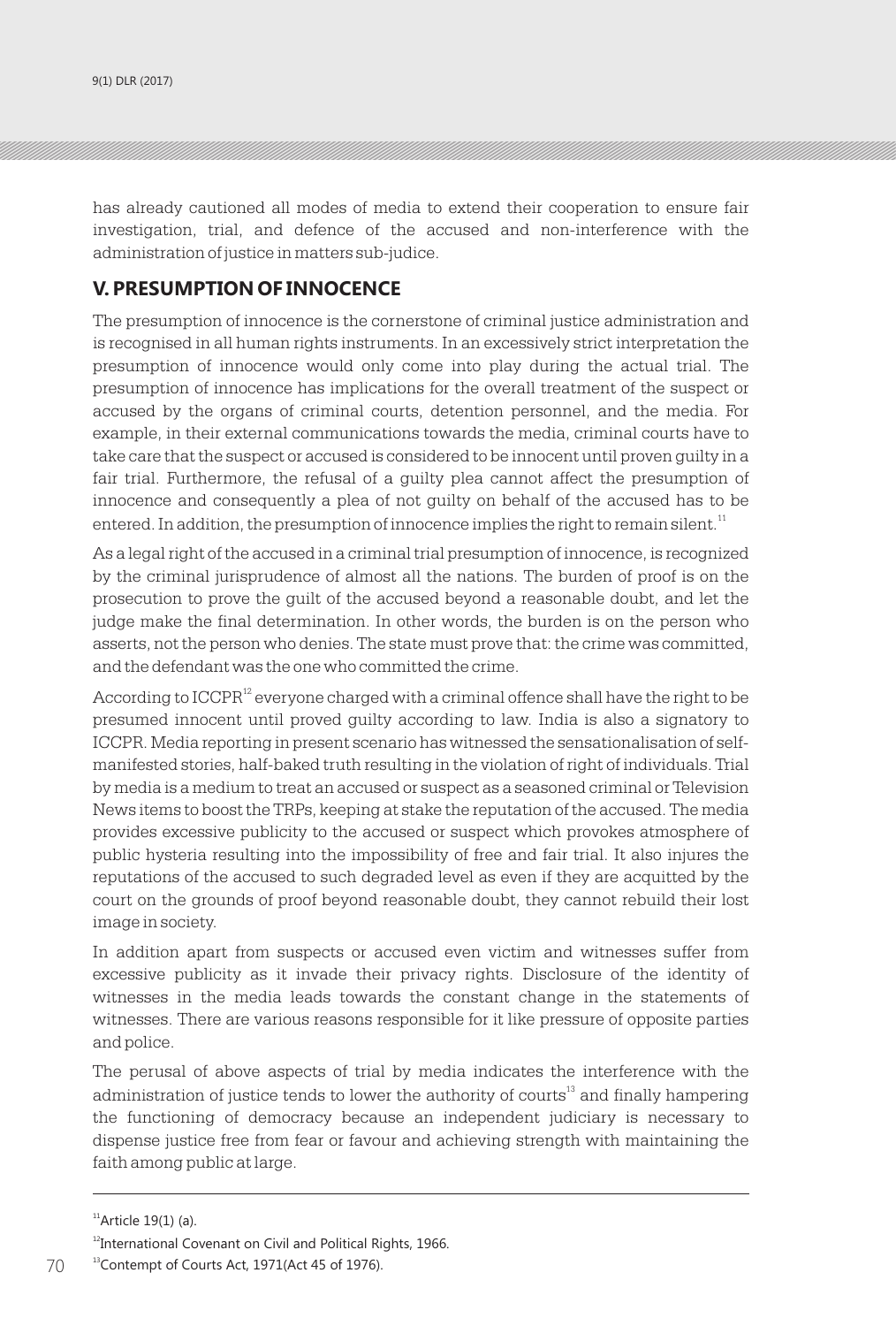

The grey area of the trial by media is the allegations prejudicing the judges presiding <sup>14</sup> over a particular case. In *State of Maharastra v. Rajendra Jawanmal Gandhi* the Court cautioned the judges to guard themselves against the pressure generated by means of a trial by press by way of public agitation. This was held to be very anti- thesis of rule of law and leading towards the miscarriage of justice. Cardozo one of the great Judges of the American Supreme Court observed that judges are subconsciously influenced by several forces.<sup>15</sup> Hon'ble Supreme Court of India has expressed the similar views in 16 *Reliance Petro Chemicals Ltd. v. Proprietor Indian Express.* <sup>16</sup> Chairman of M.P. Human Rights Commission Hon'ble Justice D.M. Dharmadhikari has also asserted that there is always a chance that Judges get influenced by the flowing air of remarks made upon a particular controversy. Media represents the case in such a manner to the public that if a judge passes an order against the media verdict, he or she is deemed either as corrupt or biased. The same facts were recognised by Lord Dilhorne in *Attorney General v. BBC*<sup>17</sup> that Judges and Jurors could not claim to be super human and may be influenced subconsciously.

The Constitution of India under Article 22 provides every person who is accused of any offence the right to get himself represented by a lawyer of his choice to put up his points in favour of his innocence before the adjudicating court and no one has the right to debar him from doing so.<sup>18</sup> However apart from these constitutional guarantees media is indulge in creating pressure on the lawyers even not to take up the cases of the accused. The media assumption of guilt clearly encroaches upon the right to legal representation which is a critical component of fair trial. It may also intimidate lawyers into refusing to represent the accused persons. As we have seen when Mr. Ram Jethmalani one of the

<sup>18</sup>Rights of the Accused under Article 22:

- 1. No person who is arrested shall be detained in custody without being informed, as soon as may be, of the grounds for such arrest nor shall he be denied the right to consult, and to be defended by, a legal practitioner of his choice.
- 2. Every person who is arrested and detained in custody shall be produced before the nearest magistrate within a period of twenty-four hours of such arrest excluding the time necessary for the journey from the place of arrest to court of the magistrate and no such person shall be detained in custody beyond the said period without the authority of a magistrate.
- 1. Nothing in clauses (1) and (2) shall apply -
- i. to any person who for the time being is an enemy alien; or
- ii. to any person who is arrested or detained under any law providing for preventive detention.
- 2. No law providing for preventive detention shall authorize the detention of a person for a longer period than three months unless -
- i. an Advisory Board consisting of persons who are, or have been, or are qualified to be appointed as, Judges of a High Court has reported before the expiration of the said period of three months that there is in its opinion sufficient cause for such detention: Provided that nothing in this sub-clause shall authorise the detention of any person beyond the maximum period prescribed by any law made by Parliament under sub-clause of clause (7); or
- ii. such person is detained in accordance with the provisions of any law made by Parliament under sub-clauses (a) and (b) of clause (7).
- 3. When any person is detained in pursuance of an order made under any law providing for preventive detention, the authority making the order shall, as soon as may be, communicate to such person the  $71$

<sup>14</sup>(1997) 8 SCC 386.

<sup>&</sup>lt;sup>15</sup>Cardozo, "Lecture IV, Adherence to Precedent: The subconscious element in Judicial Process" Nature of Judicial Process, (Yale University Press, 1921).

 $16(1988)$  4 SCC 592.

<sup>17</sup>1981 AC 303 (HL).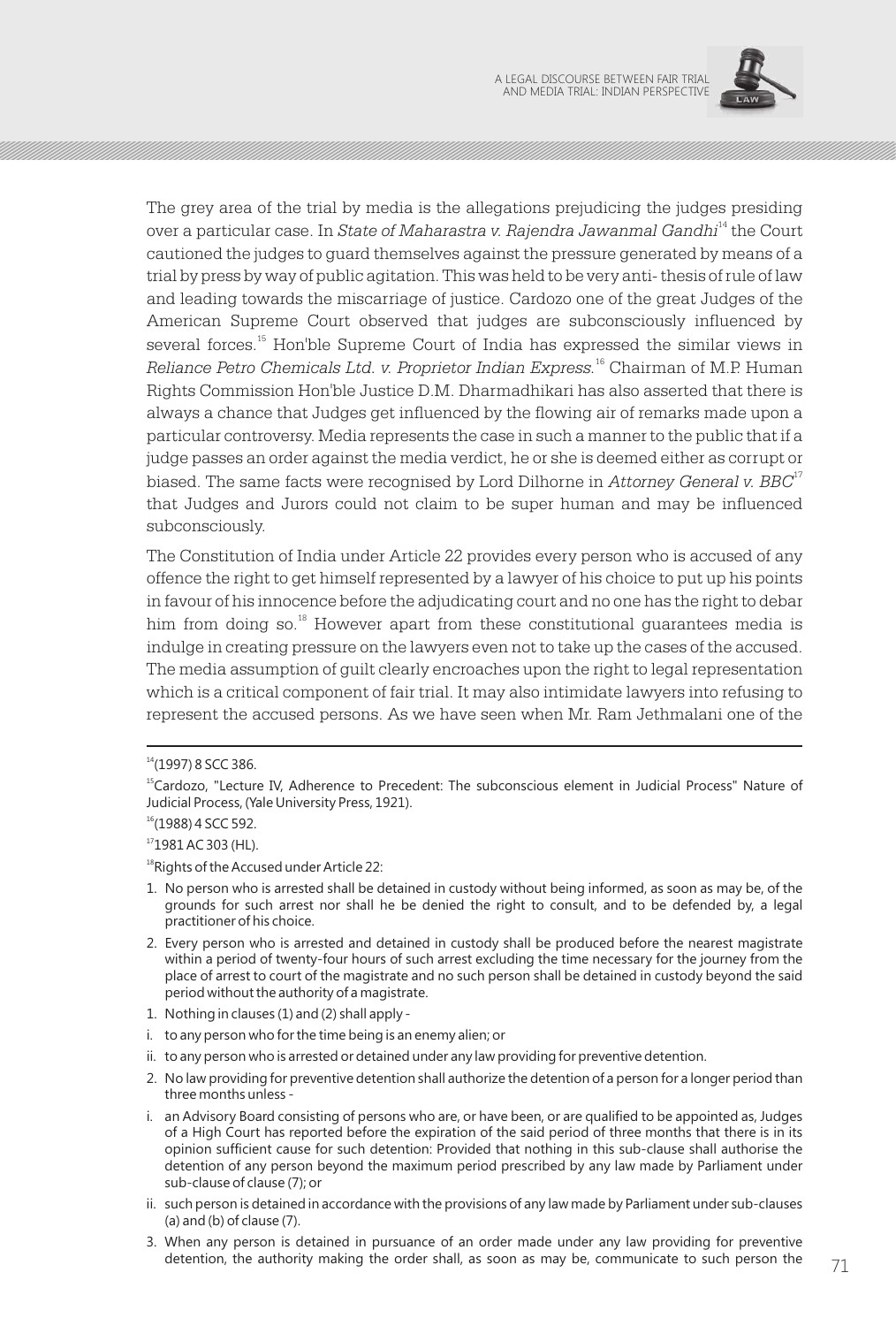best lawyers of the country decided to defend Manu Sharma accused of a murder case.<sup>19</sup> Television News Channels called the decision an attempt to defend indefensible. When Mr. Jethmalani took the case media posed him as a villain and the same was happened in the case of terrorist Amir Ajmal Kasab apart from a terrorist he was also a human being and had same right of fair trial and legal right to represent him in a court of law as per the provisions of Article 22 of the Indian Constitution. In addition Article 21 of the Indian Constitution also restricts the deprivation of personal life and liberty of a person except the procedure established by law. UN Declaration of Human Rights $\alpha$  also talks about the right of fair trial for the accused.

#### **VI. JURIST'S OVERVIEW ON TRIAL BY MEDIA**

 Former Chief Justice ofIndia K.G. Balakrishnan said that the tendency of newspapers and news channels to carry unverified reports posed a danger to a free and fair constitutional judicial process. The manner, in which "the modern media and telecommunications" intruded into a person's life and caused embarrassing and damaging publicity, if left unchecked, would become "alarming." The media trial, conveying public opinion in favour of one side or the other, particularly in criminal matters, had become increasingly frequent in recent times. Even before the court trial began, the accused was being shown as guilty. This questioned the very premise on which the judicial system was based .The right of every party involved in a court proceeding to have his case adjudicated in a free, fair and unbiased manner.<sup>21</sup> Gujarat High Court Chief Justice K.S. Radhakrishnan said giving reference to Arushi murder case that 'Trial by media sometimes does not give the accused a fair trial'.<sup>22</sup>

Addressing a programme organized by Jain Seva Samiti and Shantaram Potdukhe College of Law Eminent lawyer Mr. Ram Jethmalani came down heavily on the role of media saying the fourth estate should immediately stop indulging in 'trial-by-media' acts. "Of late media acts as a court and passes judgment even before the court pronounces its verdict. This has to be stopped."Trial by media is nothing but breach of law. This media activity amounts to contempt of court.<sup>23</sup> Freedom of press is not absolute and it can be restricted, Soli J. Sorabjee said that there is a need to regulate the media in

grounds on which the order has been made and shall afford him the earliest opportunity of making a representation against the order.

4. Nothing in clause (5) shall require the authority making any such order as is referred to in that clause to disclose facts which such authority considers to be against the public interest to disclose.

5. Parliament may by law prescribe -

i. the circumstances under which, and the class or classes of cases in which, a person may be detained for a period longer than three months under any law providing for preventive detention without obtaining the opinion of an Advisory Board in accordance with the provisions of sub-clause (a) of clause (4);

ii. the maximum period for which any person may in any class or classes of cases be detained under any law providing for preventive detention; and

iii. the procedure to be followed by an Advisory Board in an inquiry under sub-clause (a) of clause (4).

<sup>19</sup>*Manu Sharma v. State* (*NTC of Delhi*), (2010) 6 SCC 1.

<sup>20</sup>Article 10.

 $21$ <sup>21</sup>The Hindu 'Media trial challenges judiciary', Sunday, Aug 10, 2008.  $^{22}$ PTI, New Delhi, May 16, 2012.

72 *Participal and Participal Act of the Contract of the Contract of the Contract of the Contract of the Contract of the Contract of the Contract of the Contract of the Contract of the Contract of the Contract of the Cont* <sup>23</sup>*Id.*, Feb. 20, 2010.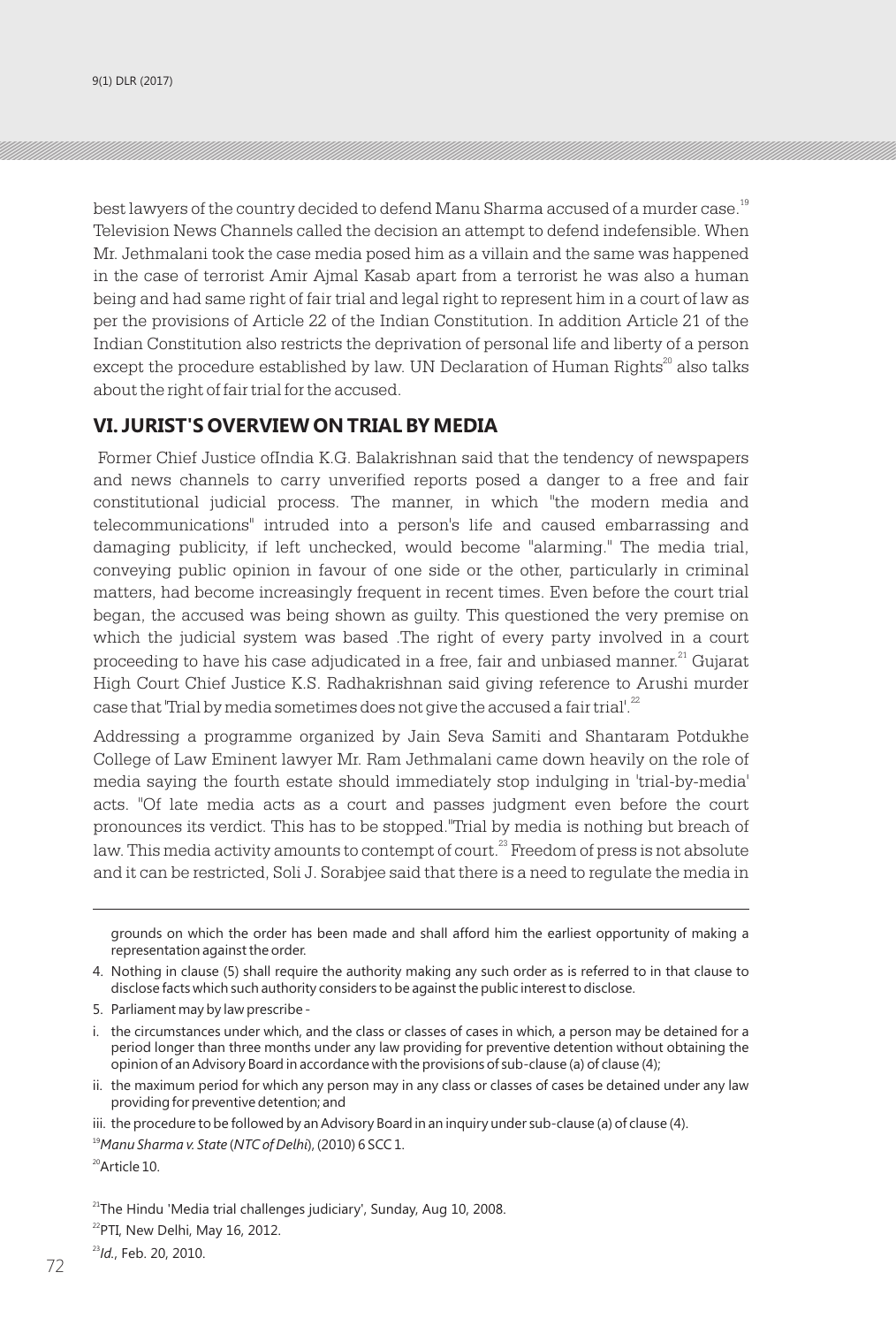

country. Speaking at a panel discussion on Self-Regulation of the Media organised by Indian Women Press Corps (IWPC), he said the media has to be regulated and there cannot be a media trial of everything."It has been seen that when a certain case is in court, media starts a parallel trial, which is not good. Yes, the media has done a lot good in certain cases like Jessica Lal murder case but there can't be a media trial to everything. Let the court first decide on a matter, then the media can criticise. However, he said court can't frame guidelines as it is the job of the legislature.<sup>24</sup>

### **VII. MEDIA TRIAL AND LAW COMMISSION RESPONSE**

The 17th Law Commission of India was setup under the chairmanship of Hon'ble Justice Mr. M. Jagandha Rao. The Commission has drafted 200th report on the various issues related with media reporting. It is the most reckoning research of Law Commission on the subject of trial by media issues which deals with the positive and negative shades of media trials.<sup>25</sup> The recommendations of the commission addressed the prejudicing impact of sensationalized news reports on the administration of justice. The report has suggested the prohibition of anything that is prejudicial towards the accused or suspect and this restriction should operate from the time of arrest. The law commission with the perception to stop the media from prejudging or prejudicing the case recommended that the starting point of a criminal case should be from the time of arrest of an accused rather than from the time of filing of charge sheet. A controversial recommendation of law commission is that the High Courts should be empowered to issue directions to print and electronic media to postpone such publications or telecasts pertaining to criminal cases or to postpone the publications in order to avoid the abuse of right of fair trial by way of excessive publicity. The commission has also recommended the central government to enact a law to abstain the media from publishing prejudicial materials against the rights the accused in criminal cases. The law commission has also suggested certain amendments in Contempt of Court Act to protect the administration of justice from excessive use of freedom of speech.

A committee was appointed in the Chairmanship of Justice Brian Leveson $^{26}$  to inquire the culture, practice and ethics for press including the relationship of media with politicians and police. The report has criticized the media for sensationalisation and recklessness. The report had submitted its recommendations to constitute a strong and independent regulator. India has borrowed several democratic setups based on the concept of UK. The report also focuses on the relationship between media and people in power. According to this report political parties in UK agreed to adopt and setup a mechanism under the royal charter. In India we have also seen that after the commission of an incident media outlets start blaming certain outfits dependent upon information based on certain source, this sets out an idea for investigation. It is a well-known fact that the cases of the innocent people are acquitted after years in prison. The committee

<sup>24</sup>*Id.*, May 10, 2012.

<sup>&</sup>lt;sup>25</sup>Law Commission of India 200th Report on 'Trial by media free speech and fair trial' under Criminal Procedure Code, 1973, (August, 2006).

<sup>&</sup>lt;sup>26</sup>Leveson report on an Inquiry In to the Culture, Practices and Ethics of the Press: Executive Summary and Recommendations(2012).